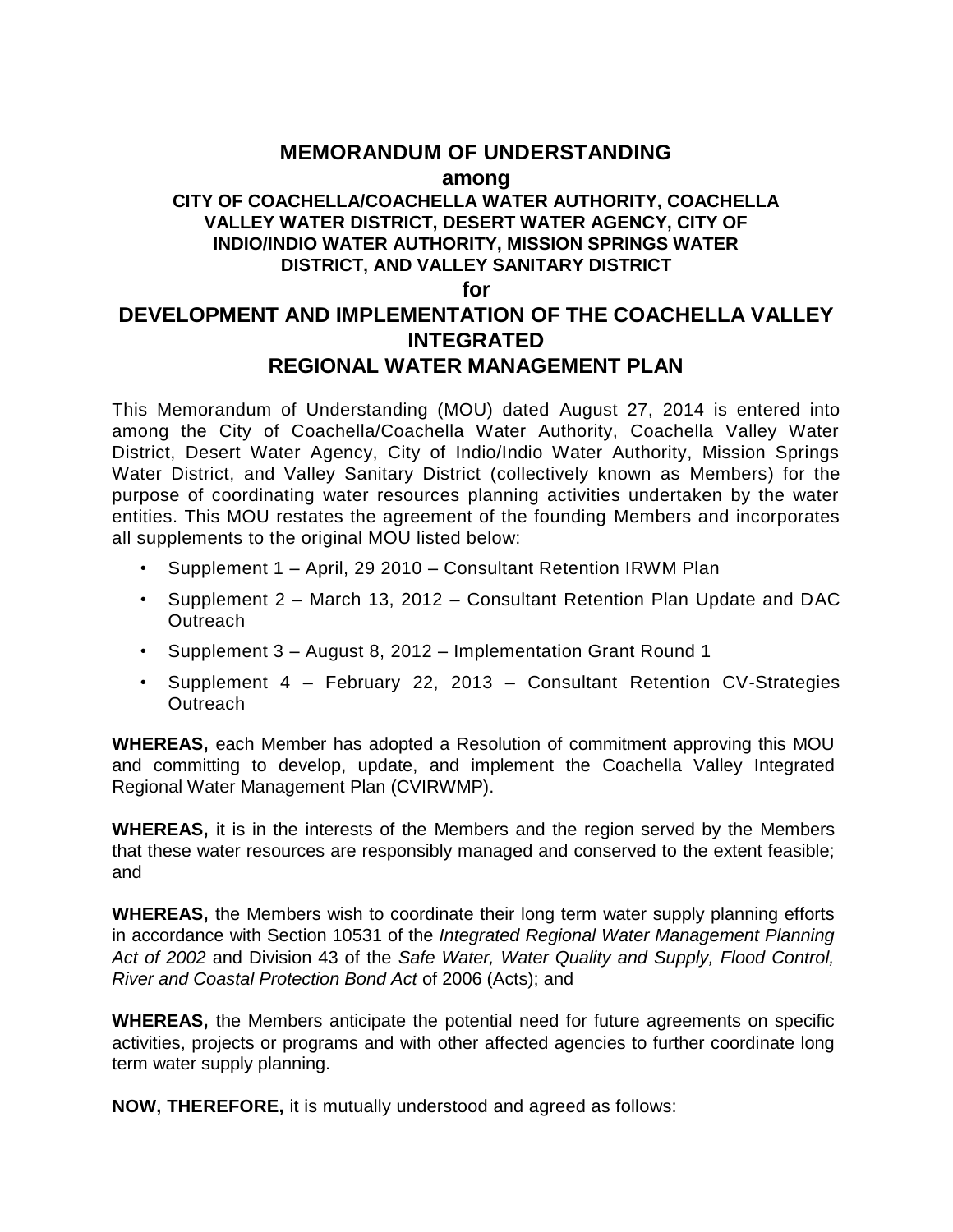### **SECTION 1: AUTHORITY OF MEMBERS**

- 1.1. The Coachella Water Authority is a joint powers authority formed as a component of the City of Coachella and has statutory authority over water supply.
- 1.2. Coachella Valley Water District is a public agency of the State of California organized and operating under County Water District Law, California Water Code section 30000, et seq, and Coachella District Merger Law, Water Code section 33100, et seq. Coachella Valley Water District is a State Water Project Contractor and Colorado River Contractor empowered to import water supplies to its service area, and has statutory authority over water supply.
- 1.3. The Desert Water Agency is an independent special district created by a special act of the state legislature contained in chapter 100 of the appendix of the California Water Code. Desert Water Agency is also a State Water Project Contractor empowered to import water supplies to its service area, replenish local groundwater supplies, and collect assessments necessary to support a groundwater replenishment program as provided for in the Desert Water Agency Law and has statutory authority over water supply.
- 1.4. The Indio Water Authority is a joint powers authority of the City of Indio and the Indio Housing Authority and has statutory authority over water supply.
- 1.5. Mission Springs Water District is a County Water District formed under Section 30000 et seq of the California Water Code and has statutory authority over water supply.
- 1.6. The Valley Sanitary District is an independent special district governed under the California Sanitary Act of 1923. The District provides collection, wastewater treatment and water reuse services for customers in the eastern Coachella Valley since 1925.

#### **SECTION 2: MEMBERSHIP CRITERIA**

Membership criteria for participation as a Member includes:

- 2.1. Possess a water management responsibility in the Coachella Valley. This criterion could apply to but is not limited to the following entities:
	- a. Wholesale or retail water providers
	- b. Agricultural, recycled, and raw/surface water providers
	- c. Wastewater providers
	- d. Surface water rights holders
	- e. Regional flood/stormwater managers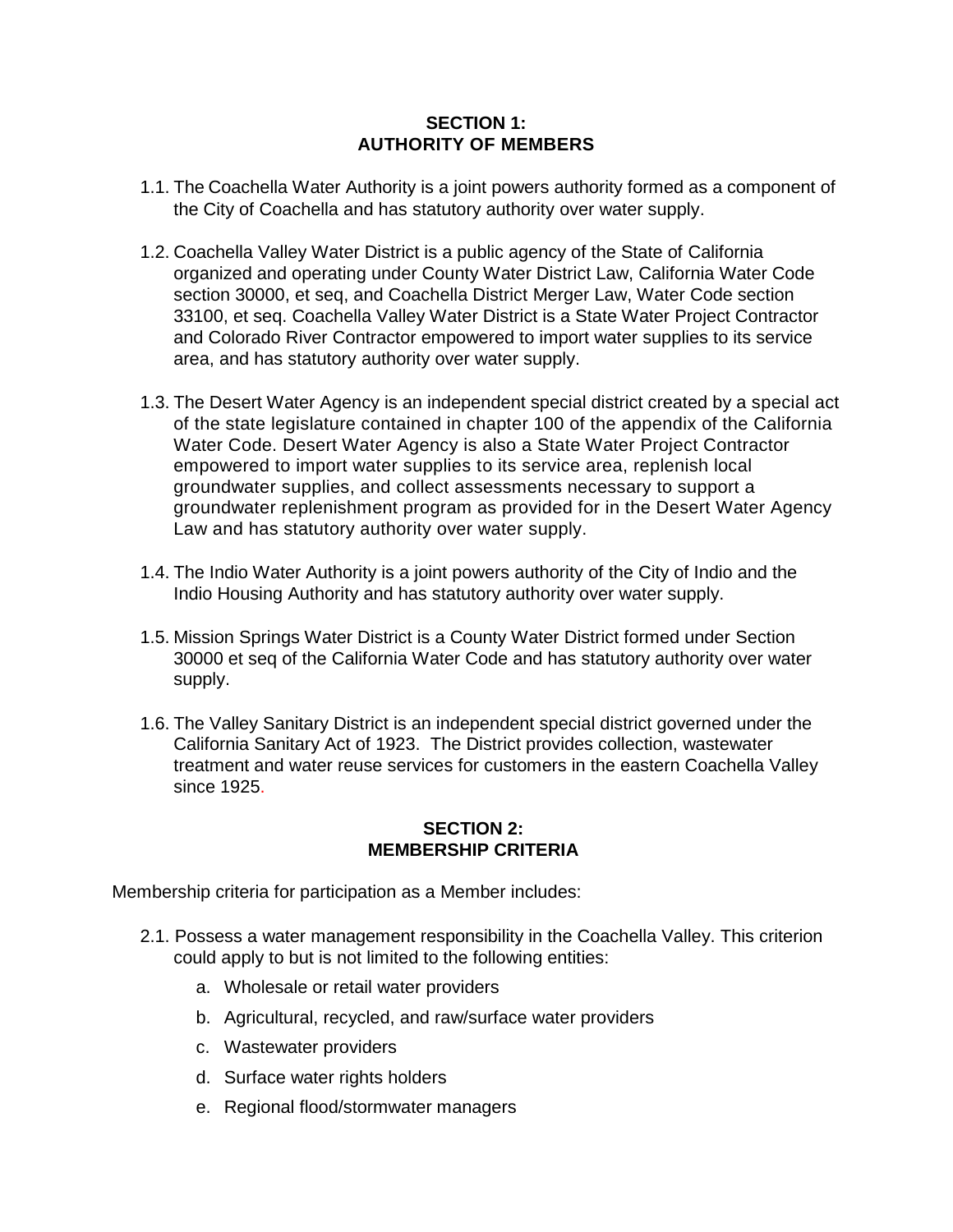- 2.2. Commit to adopting the 2014 CVIRWM Plan prior to membership and participate in future Plan Updates, as well as commit to good faith effort as a part of the CVRIWMG to approve the future Plan Updates
- 2.3. Actively participate in management and implementation of Coachella Valley IRWM program. This includes regular attendance at meetings of CVIRWMG, Planning Partners, and other essential meetings, as well as efforts necessary to review and comment on work products
- 2.4. Participate in funding current and future program costs.
- 2.5. Commit to transparency and accountability in governing body actions that relate to the Coachella Valley IRWM program.
- 2.6. Commit to adopt the MOU and abide by the Ground Rules.
- 2.7. Commit to work toward consensus in supporting the water management needs of the entire Coachella Valley.

## **SECTION 3: DEFINITIONS**

The abbreviations and capitalized words and phrases used in this MOU shall have the following meanings:

- 3.1. Acts mean Section 10531 of the Integrated Regional Water Management Planning Act of 2002 and California Water Code Division 43, known as the Safe Water, Water Quality and Supply, Flood Control, River and Coastal Protection Bond Act of 2006
- 3.2. Coachella Valley Region the watershed bounded on the North by the San Bernardino Mountains, Little San Bernardino Mountains and Mecca Hills Area, on the East by Mortmar and Travertine Rock, on the South by the Santa Rosa Mountains and San Jacinto Mountains and on the West by Stubbe Canyon.
- 3.3. CVWD Coachella Valley Water District
- 3.4. CVIRWMG Coachella Valley Integrated Regional Water Management Group
- 3.5. CWA Coachella Water Authority
- 3.6. DWA Desert Water Agency
- 3.7. IRWMP Integrated Regional Water Management Plan
- 3.8. CVIRWMP Coachella Valley Integrated Regional Water Management Plan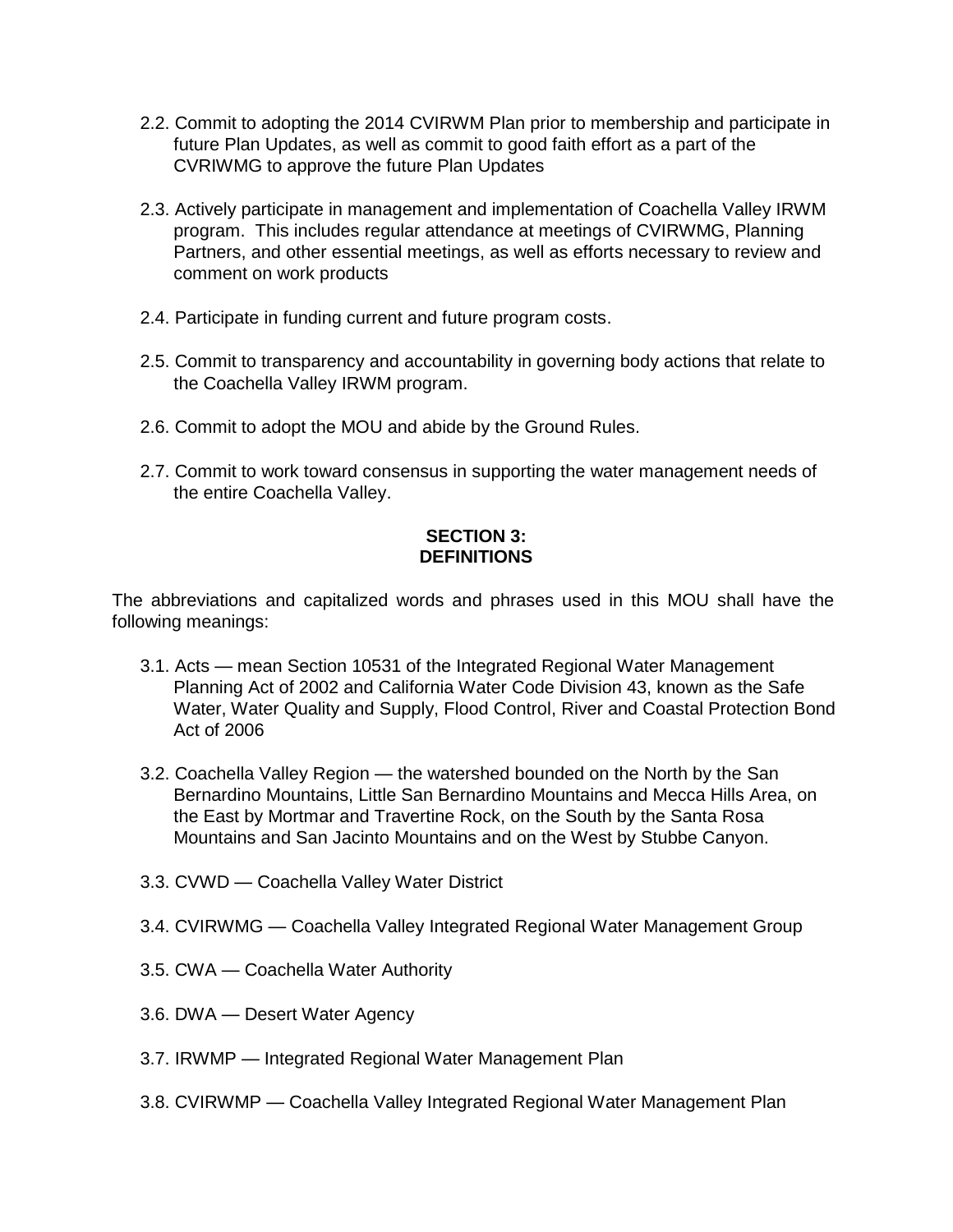- 3.9. IWA Indio Water Authority
- 3.10. Planning Partners primary stakeholder group for the Coachella Valley IRWM Program that provides direct input to the Members
- 3.11. MSWD Mission Springs Water District
- 3.12. VSD Valley Sanitary District

#### **SECTION 4: PURPOSES AND GOALS OF THIS MOU**

- 4.1. Purpose and Goals:
	- 4.1.1. The purpose of this MOU is to memorialize the intent of the Members to coordinate and share information concerning water supply planning programs and projects and other information, and to improve and maintain overall communication among the Members involved. It is anticipated that coordination and information sharing among the Members will assist the agencies in achieving their respective missions to the overall well-being of the region. Coordination and information sharing shall focus on issues of common interest in Section 3.2.
	- 4.1.2. The execution of the original MOU by the Members formed the Integrated Regional Water Management Group consisting of the Members, in accordance with the Acts. The Integrated Regional Water Management Group shall be named the Coachella Valley Integrated Regional Water Management Group (CVRIWMG) and shall be comprised of the Members listed in Section 1 and compliant with the membership criteria in Section 2.
	- 4.1.3. The original goal of the Members was to prepare and adopt an IRWMP for the Coachella Valley Region, which was accomplished in 2010 and updated in 2014. Further their future goal is to implement projects, activities and programs individually or jointly in groups that address issues of common interest, as the group so identifies.
- 4.2. Common Issues and Interest:
	- 4.2.1. Water supply programs and projects that may provide mutual benefits in improving water supply reliability and/or water quality.
	- 4.2.2. Coordination of near-term and long-term water supply planning activities.
	- 4.2.3. Development of regional approaches to problem-solving and issues resolution as well as to further common interest.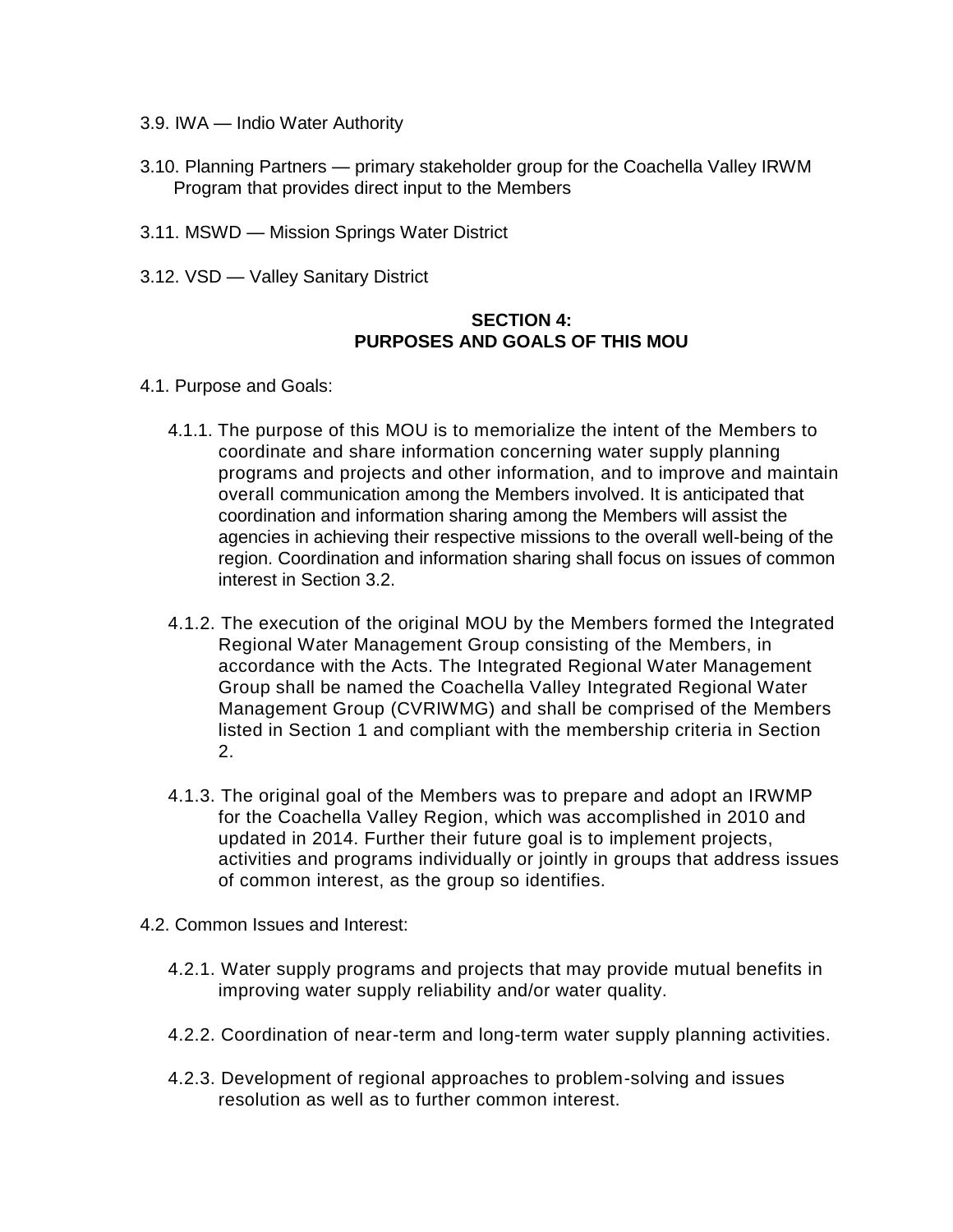4.3. Future Agreements by Members: The Members acknowledge that by virtue of commitments and intentions stated within this MOU, the need for certain other considerations that will facilitate the update and implementation of the CVIRWMP for the Coachella Valley Region will emerge. Those considerations will be subject to the agreement of the parties and documented in subsequent supplements.

#### **SECTION 5: JOINT PLANNING FOR PROJECTS AND PROGRAMS**

- 5.1. Projects, Programs and Actions which are part of the Coachella Valley Integrated Regional Water Management Plan: it is the intent of the Members that they coordinate and collaborate to address the common issues identified. By consensus, the Members may develop and implement actions, projects and programs individually or jointly in groups of two or more, or enter into additional agreements in furthering those goals. This section shall not be construed as a means of removing general benefit projects from the management oversight of CVRIWMG, nor as a method of circumventing the decision resolution process outlined in the governance documents of the CVRIWMG. Applicable projects and programs include, but are not limited to the following:
	- 5.1.1. Water conservation programs and other demand management programs.
	- 5.1.2. Water recycling, desalination, groundwater basin management, and water quality improvement programs and projects.
	- 5.1.3. Water banking, conjunctive use and transfer arrangements.
	- 5.1.4. Water storage development to improve system reliability, efficiencies, and flexibility.
	- 5.1.5. Project and program planning and development to solicit external funding.
	- 5.1.6. Other meritorious projects or programs consistent with the purposes of this MOU.
- 5.2. Communication and Coordination: It is the intent of the Members to generally meet on a monthly basis in order to carry out the purposes and goals of this MOU. The frequency and location of meetings are subject to the discretion of the Members and may be changed when appropriate.

The Members will also coordinate with stakeholders in the Coachella Valley through Planning Partners meetings and other correspondence at a frequency determined by the Members. The Planning Partners will provide opportunity for public comment on decisions directly related to the CVIRWMP development and implementation that are made by the governing bodies of the Members.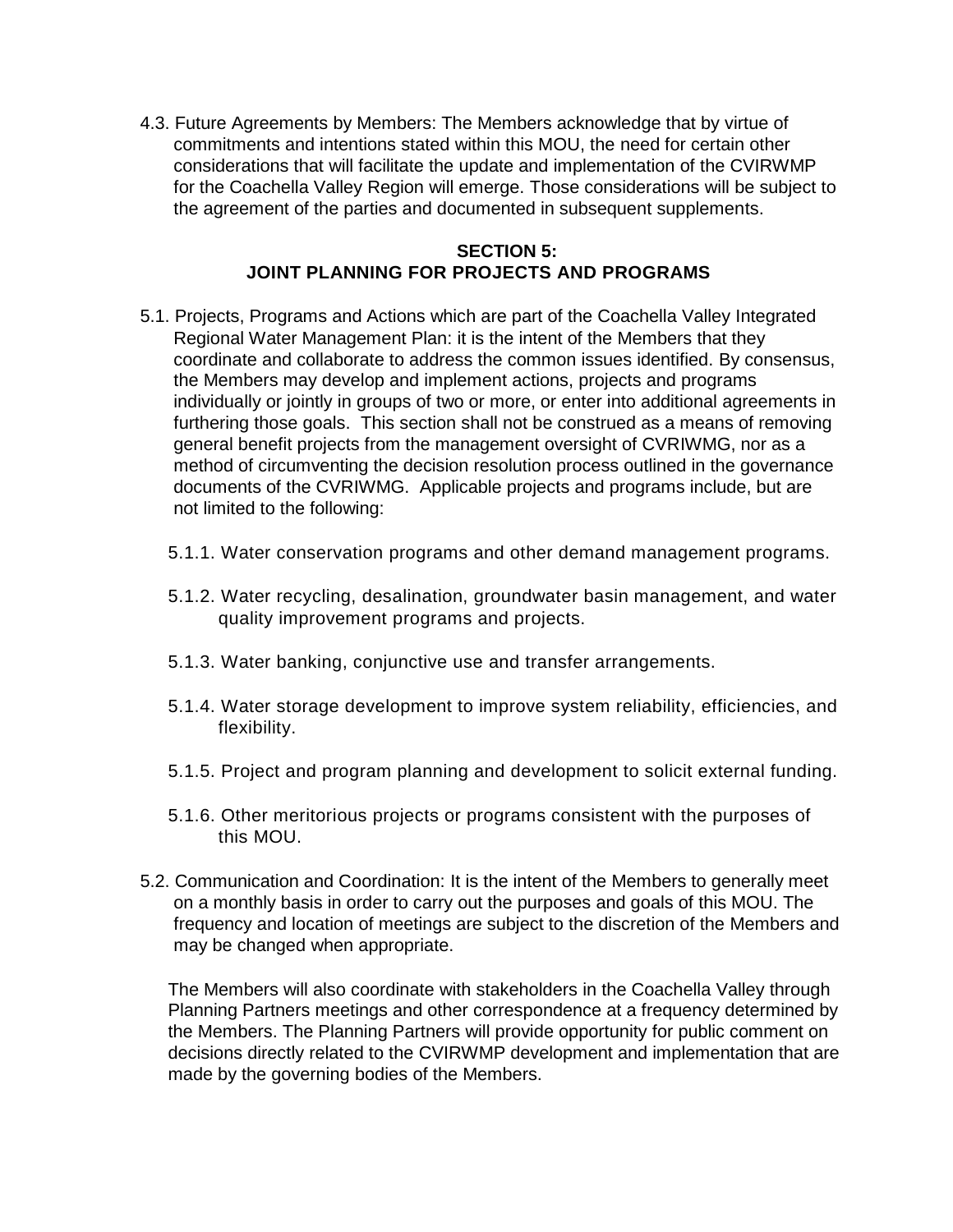#### **SECTION 6: TERMS AND CONDITIONS**

- 6.1. Term: The term of this MOU is indefinite. Any Member may withdraw from the MOU by written notice given at least 45 days prior to the effective date.
- 6.2. Construction of Terms: This MOU is for the sole benefit of the Members and shall not be construed as granting rights to any person other than the Members or imposing obligations on a Member to any person other than another Member.
- 6.3. Good Faith: Each Member shall use its best efforts and work wholeheartedly and in good faith for the expeditious completion of the objectives of this MOU and the satisfactory performance of its terms.
- 6.4. Rights of the Members: This MOU does not contemplate the Members taking any action that would:
	- 6.4.1. Adversely affect the rights of any of the Members; or
	- 6.4.2. Adversely affect the customers or constituencies of any of the Members.
- 6.5. This document and participation in this CVIRWMP are nonbinding, and in no way suggest that a Member may not continue its own planning and undertake efforts to secure project funding from any source.
- 6.6. Members shall contribute personnel and financial resources necessary to undertake the CVIRWMP efforts of the CVIRWMG. It is expected that Members will contribute equal shares to the current and future CVIRWM program costs as agreed by the CVIRWMG. These will be documented in subsequent supplements to the MOU.
- 6.7. From time to time, the CVIRWMG may apply for and receive funding from state or federal agencies, or other entities for projects of mutual benefit within the IRWM Region. The CVIRWMG may appoint a member agency or consultant to administer and coordinate the use of such funding. The administering agency shall not have any additional authority above the CVIRWMG Members regarding project implementation, funding redistribution or any other decisions related to such projects.

**IN WITNESS WHEREOF,** the parties have executed this Memorandum of Understanding as of the day and year indicated on the first page of this MOU.